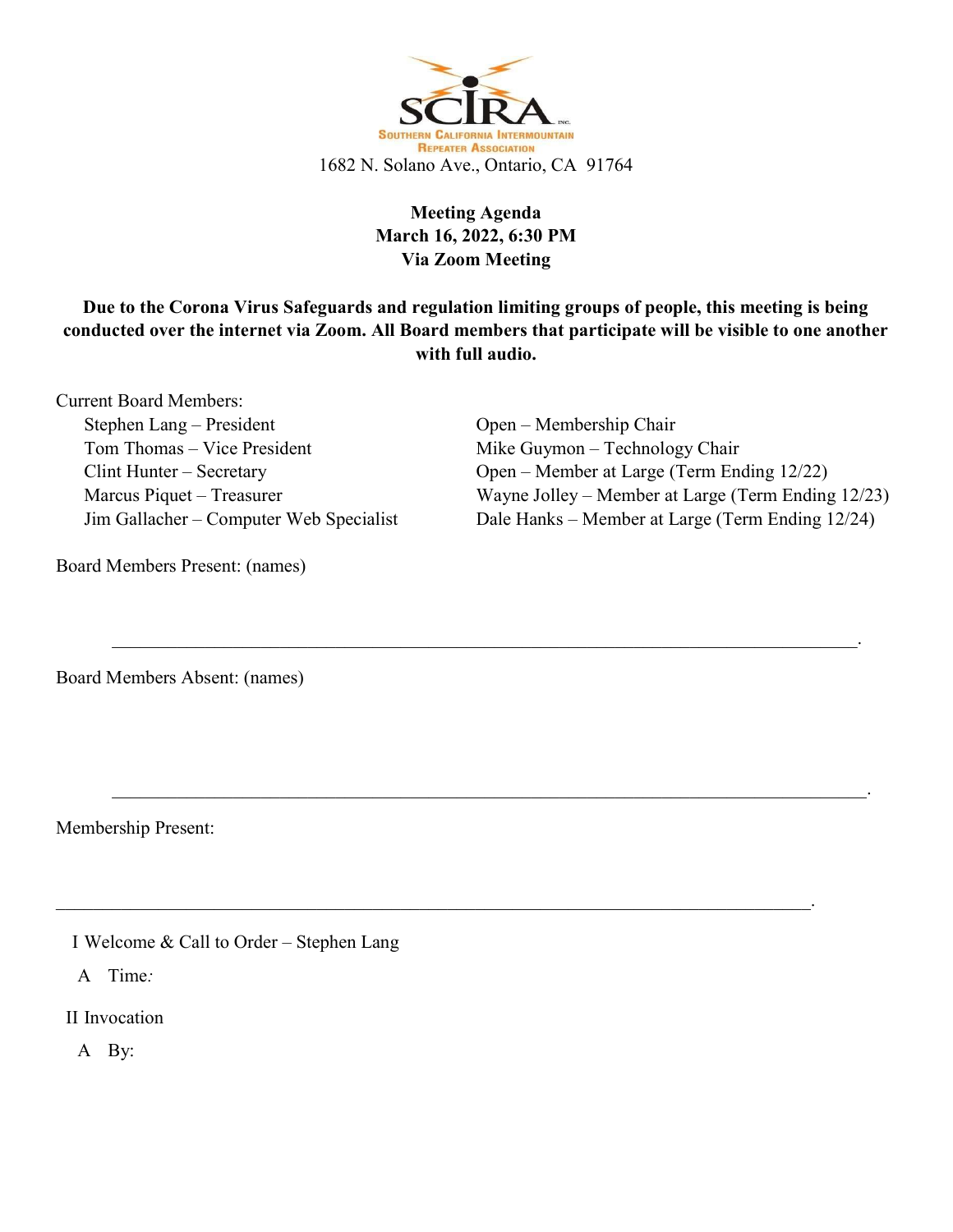

#### III Approval of Minutes

- A Review minutes from January 19, 2022, Meeting.
	- 1 Action item (1): It is moved that the membership approve the minutes from the January 19, 2022, Meeting.
	- 2 Motion: Second: Voting:

IV Treasurer's Report – Marcus Piquet

A Review current Annual Financial Statements.

1 Action item (2): It is moved that we approve the Treasurer's Report Motion: Second: Voting:

V President's Report – Stephen Lang

A

## B Repeater Report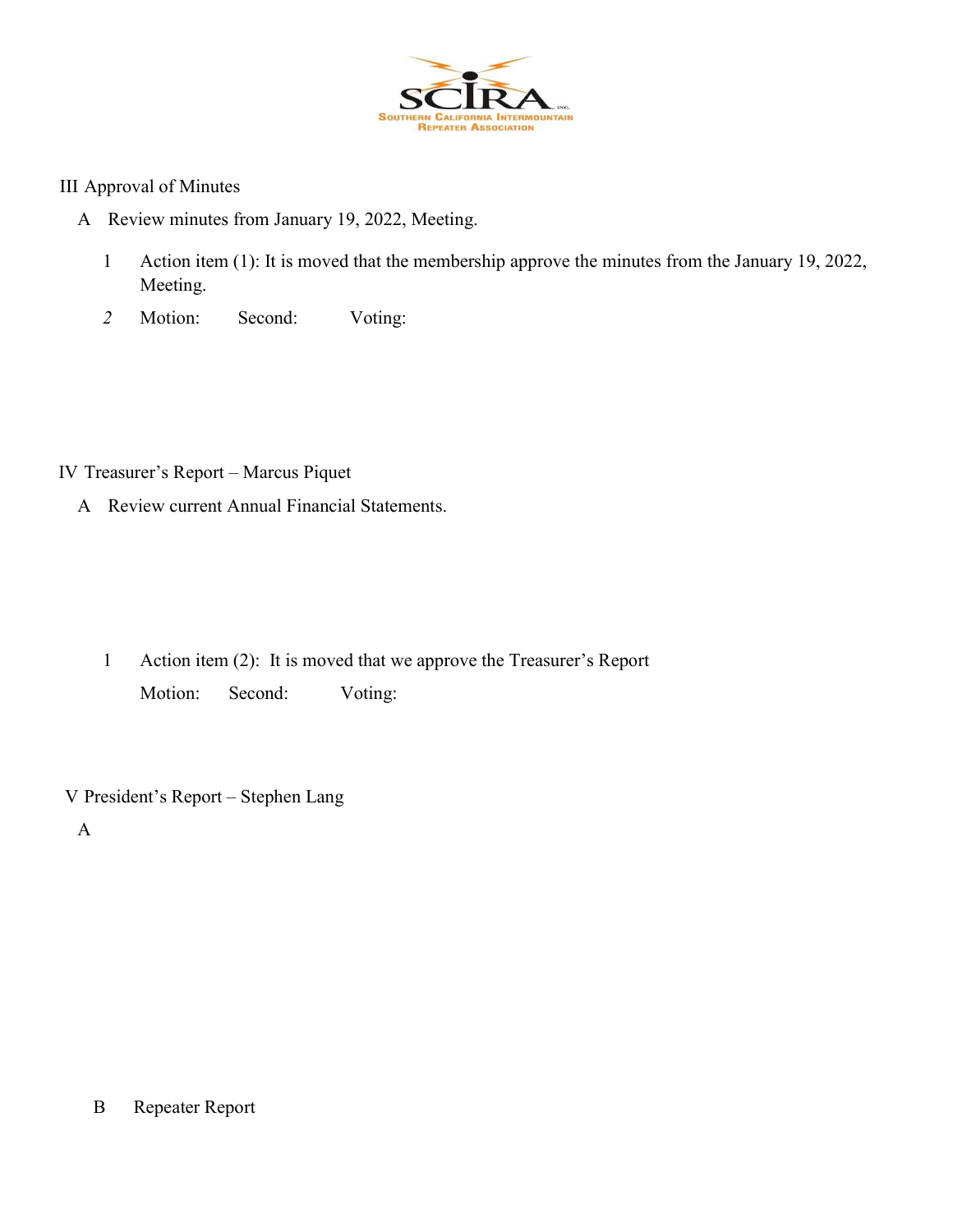

- Linking of Snow Peak through All Star  $\mathbf{1}$
- New Repeater in Santa Maria  $\overline{2}$
- A: Progress Report

Eagle Tower  $\overline{3}$ 

Organization of reporting group  $\overline{4}$ 

#### LA Digipeater 5

A: Progress Report

- 6
- VI Upcoming Events

 $A$ :

# VII Board Chair Reports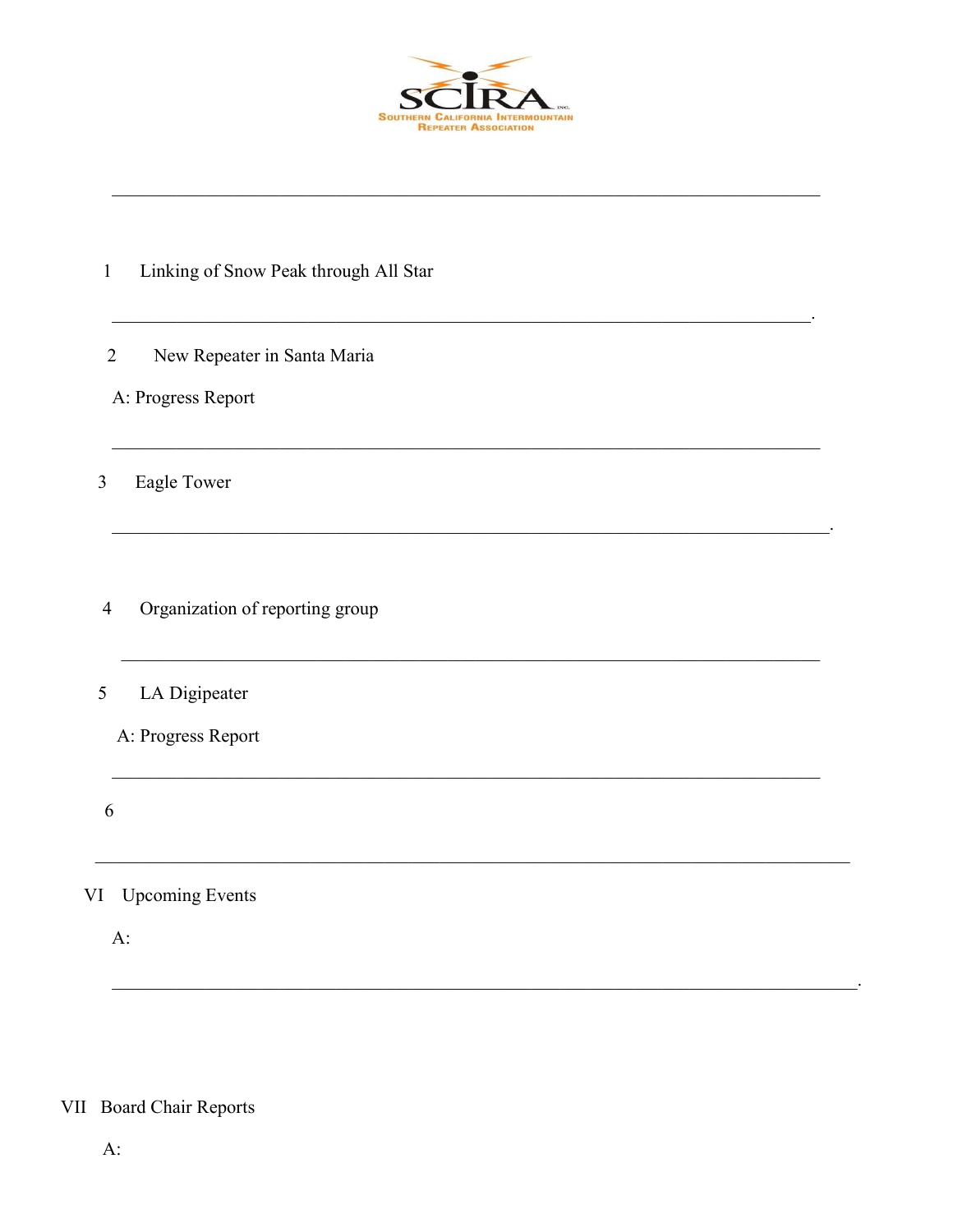

 $\mathcal{L}_\text{max} = \mathcal{L}_\text{max} = \mathcal{L}_\text{max} = \mathcal{L}_\text{max} = \mathcal{L}_\text{max} = \mathcal{L}_\text{max} = \mathcal{L}_\text{max} = \mathcal{L}_\text{max} = \mathcal{L}_\text{max} = \mathcal{L}_\text{max} = \mathcal{L}_\text{max} = \mathcal{L}_\text{max} = \mathcal{L}_\text{max} = \mathcal{L}_\text{max} = \mathcal{L}_\text{max} = \mathcal{L}_\text{max} = \mathcal{L}_\text{max} = \mathcal{L}_\text{max} = \mathcal{$ 

1. Membership Chair – Open

- 2. Technology Chair Mike Guymon
- 3. Vice President Report Tom Thomas

A.

- 4. Secretary Report Clint Hunter A:
	- 5. Computer Web Specialist Report Jim Gallacher
	- 6. Member at Large Director Open

7. Member at Large – Wayne Jolley

8. Member at Large - Dale Hanks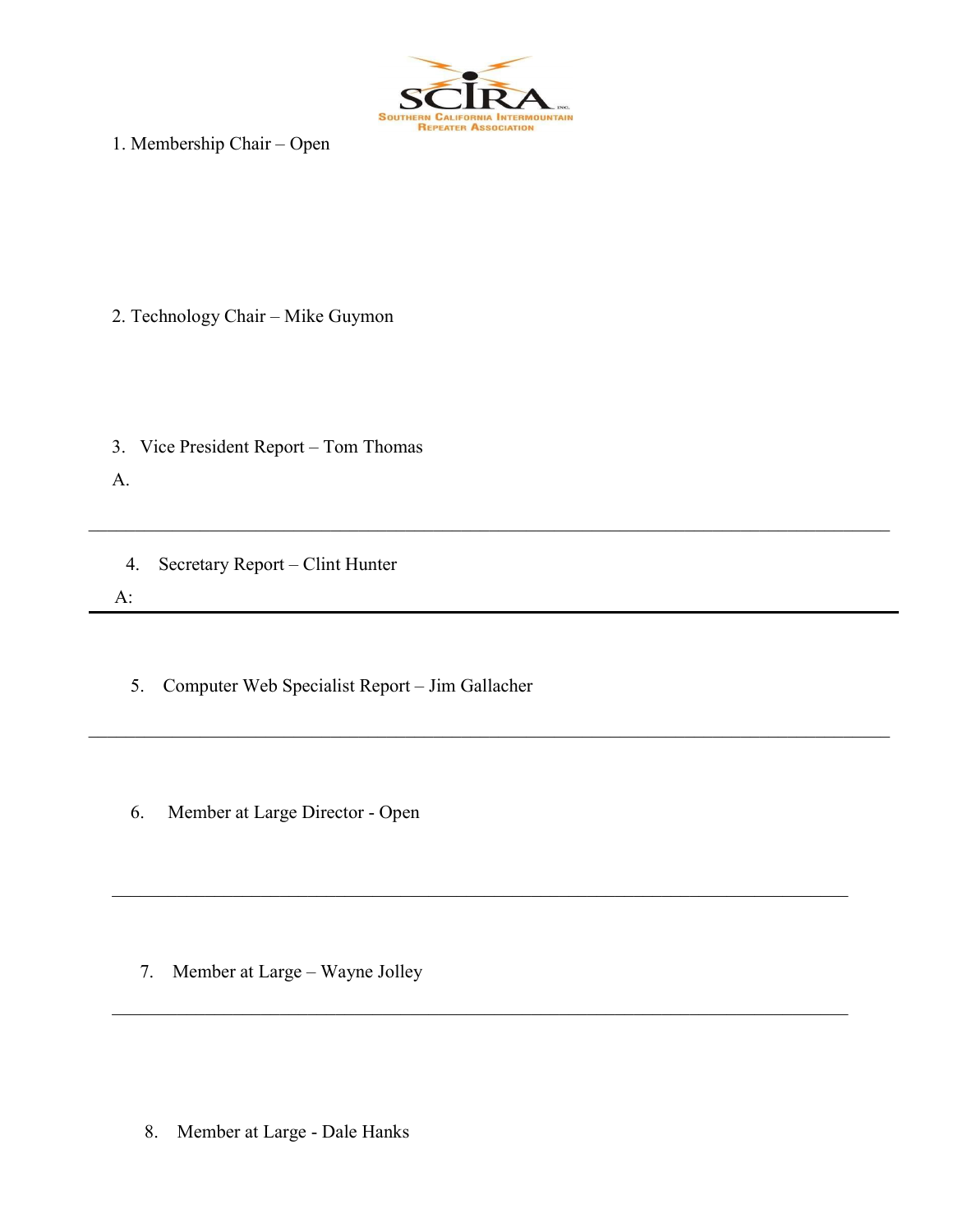

| A.                 |                                                                                            | Action item (3) It is moved that we approve the updated Strategic Plan and the following expenditures: |
|--------------------|--------------------------------------------------------------------------------------------|--------------------------------------------------------------------------------------------------------|
| Description:       |                                                                                            | Amount not to exceed:                                                                                  |
|                    |                                                                                            | $\frac{\text{S}}{\text{S}}$                                                                            |
|                    | <u> 1989 - Jan James James Barbara, martxa a shekara 1980 - Andrews Santana (h. 1984).</u> | $\sim$                                                                                                 |
|                    | Motion: Second: Voting: Voting:                                                            |                                                                                                        |
|                    |                                                                                            |                                                                                                        |
| New Business<br>IX |                                                                                            |                                                                                                        |
| 1.                 |                                                                                            |                                                                                                        |
|                    |                                                                                            |                                                                                                        |
|                    |                                                                                            |                                                                                                        |
| 2.                 |                                                                                            |                                                                                                        |

# ERC Conference - Live Stream? TBD

D: Santa Inez discussion.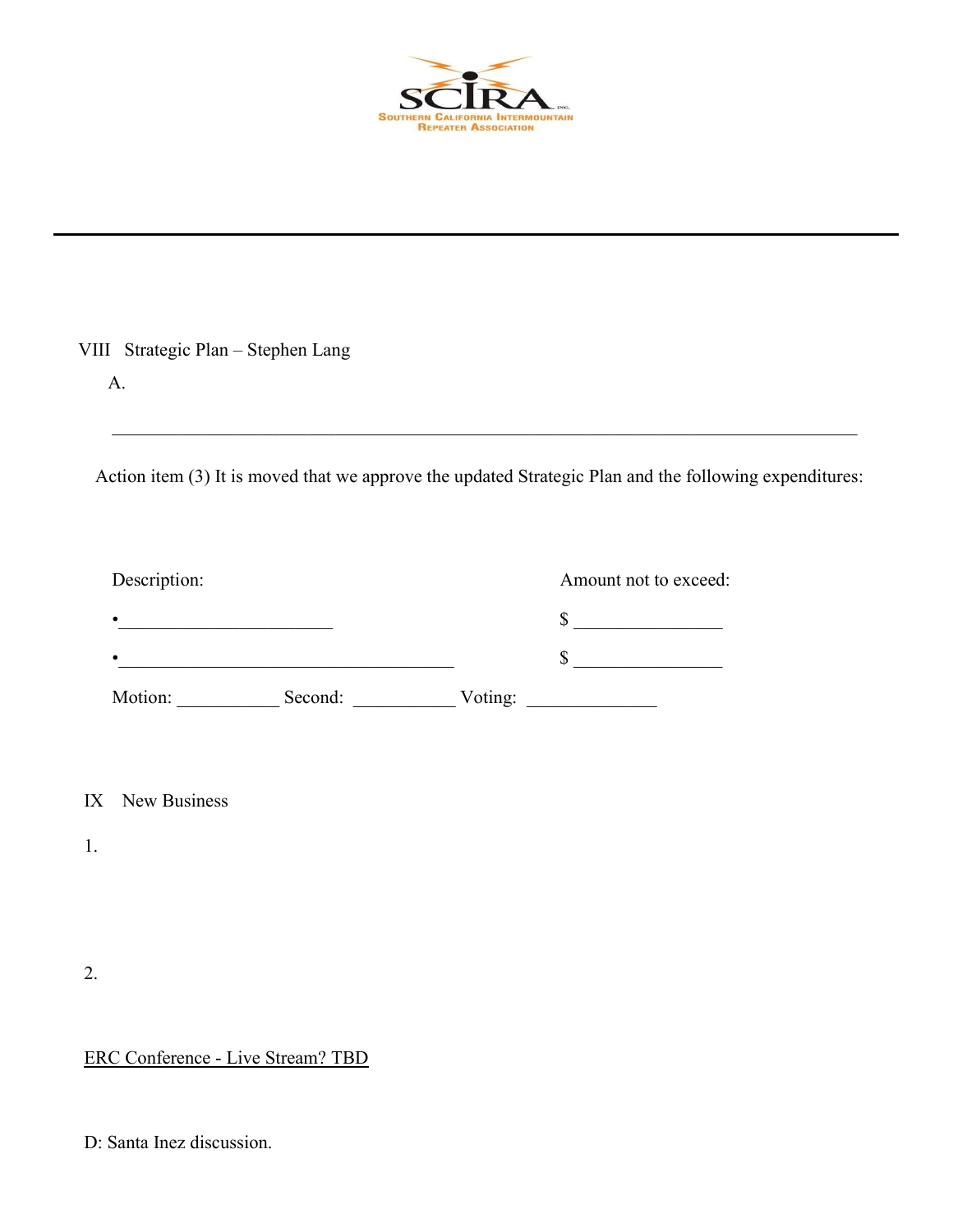

### X Adjournment

A. Action item (4) it is moved that we adjourn at

Motion: Second: Voting:

VI Benediction:

A By:

## Calendar

| Meetings in 2022, each beginning at 6:30 pm:        |
|-----------------------------------------------------|
| January 19 SCIRA Board Meeting                      |
| March 16 SCIRA Board and General Membership Meeting |
| May 18 SCIRA Board Meeting                          |
| July 20 SCIRA Board and General Membership Meeting  |
| September 21SCIRA Board Meeting                     |
| November 16SCIRA Annual Meeting/elections.          |

**SCIRA** Prioritized Strategic Plan 2022

| <b>Priority</b> | <b>Current Projects</b> | Site/Location    | <b>Est. Cost</b> |        |
|-----------------|-------------------------|------------------|------------------|--------|
|                 | <b>Batteries</b>        | <b>Snow Peak</b> |                  | 200.00 |